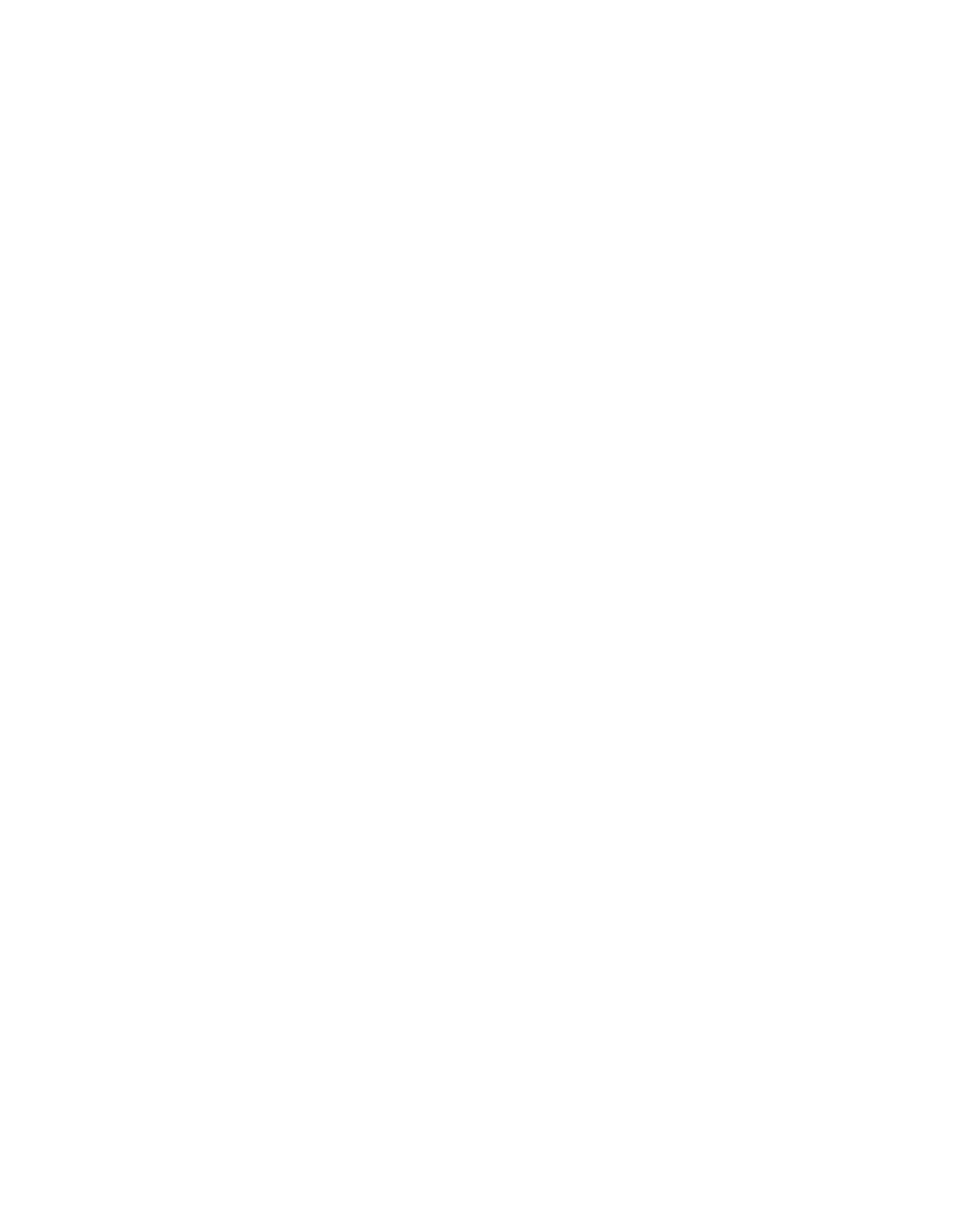#### **CURRENCY EQUIVALENTS**

(as of 1 September 2016)

| Currency unit | -   | kyat/s (MK) |
|---------------|-----|-------------|
| MK1.00        | $=$ | \$0.0008    |
| \$1.00        | $=$ | MK1,192     |

#### **ABBREVIATIONS**

| ADB            | Asian Development Bank                   |
|----------------|------------------------------------------|
| ICT            | information and communication technology |
| IGT            | <b>Irrawaddy Green Towers</b>            |
| <b>ITAH</b>    | <b>Irrawaddy Towers Asset Holding</b>    |
| m <sup>2</sup> | square meter                             |
| <b>QHSE</b>    | quality, health, safety, and environment |
| ТA             | technical assistance                     |
|                |                                          |

#### **NOTES**

- (i) The fiscal year (FY) of Irrawaddy Towers Asset Holding and Irrawaddy Green Towers ends on 31 March.
- (ii) In this report, "\$" refers to US dollars

| <b>Vice-President</b>                                               | D. Gupta, Private Sector and Cofinancing Operations                                                                                                                                                                                                                                                                                                                                                                                          |
|---------------------------------------------------------------------|----------------------------------------------------------------------------------------------------------------------------------------------------------------------------------------------------------------------------------------------------------------------------------------------------------------------------------------------------------------------------------------------------------------------------------------------|
| <b>Director General</b>                                             | M. Barrow, Private Sector Operations Department (PSOD)                                                                                                                                                                                                                                                                                                                                                                                       |
| <b>Director</b>                                                     | C. Thieme, Officer-in-Charge, Infrastructure Finance Division 2, PSOD                                                                                                                                                                                                                                                                                                                                                                        |
| <b>Team leader</b><br><b>Project advisor</b><br><b>Team members</b> | W. Hong, Investment Specialist, PSOD<br>D. Wiedmer, Principal Investment Specialist, PSOD<br>M. Greenhow, Principal Counsel, Office of the General Counsel<br>R. Lockhart, Investment Specialist, PSOD<br>K. Paocharoen, Senior Investment Officer, PSOD<br>A. Porras, Senior Safeguards Officer, PSOD<br>V. Ramasubramanian, Senior Safeguards Specialist, PSOD<br>K. Taniguchi, Senior Economist, PSOD<br>C. Tienzo, Project Analyst, PSOD |

In preparing any country program or strategy, financing any project, or by making any designation of or reference to a particular territory or geographic area in this document, the Asian Development Bank does not intend to make any judgments as to the legal or other status of any territory or area.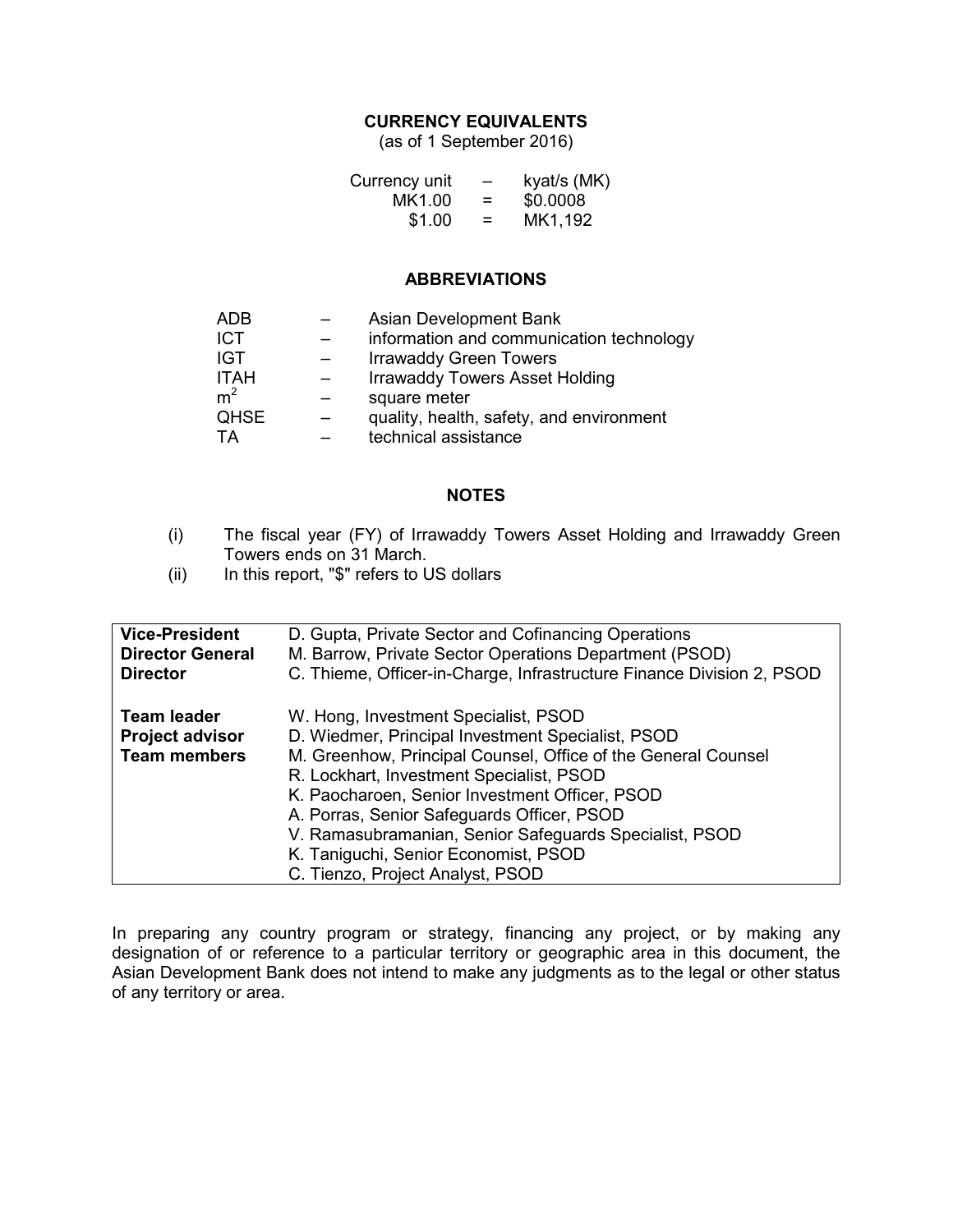# **CONTENTS**

# **Page**

|      | PROJECT AT A GLANCE                                                                                                                                                                                                                                                                          |                                                                   |
|------|----------------------------------------------------------------------------------------------------------------------------------------------------------------------------------------------------------------------------------------------------------------------------------------------|-------------------------------------------------------------------|
| Ι.   | THE PROPOSAL                                                                                                                                                                                                                                                                                 | 1                                                                 |
| ΙΙ.  | THE PROJECT                                                                                                                                                                                                                                                                                  | 1                                                                 |
|      | Project Identification and Description<br>Α.<br>В.<br>Development Impact, Outcome, and Output<br>C.<br>Alignment with ADB Strategy and Operations<br>D.<br>Project Cost and Financing Plan<br>Е.<br><b>Implementation Arrangements</b><br>F.<br>Projected Financial and Economic Performance | 1<br>$\overline{c}$<br>$\begin{array}{c} 3 \\ 3 \end{array}$<br>4 |
| III. | THE PROPOSED ADB ASSISTANCE                                                                                                                                                                                                                                                                  | 4                                                                 |
|      | The Assistance<br>А.<br><b>B.</b><br>Value Added by ADB Assistance<br>C.<br><b>Risks</b>                                                                                                                                                                                                     | 4<br>4<br>5                                                       |
| IV.  | POLICY COMPLIANCE                                                                                                                                                                                                                                                                            | 5                                                                 |
|      | Safeguards and Social Dimensions<br>А.<br>Β.<br><b>Anticorruption Policy</b><br>C <sub>1</sub><br><b>Investment Limitations</b><br>D.<br>Assurances                                                                                                                                          | 5<br>$6\phantom{a}$<br>$6\phantom{1}6$<br>6                       |
| V.   | <b>RECOMMENDATION</b>                                                                                                                                                                                                                                                                        | 6                                                                 |
|      | <b>APPENDIXES</b>                                                                                                                                                                                                                                                                            |                                                                   |
| 1.   | Design and Monitoring Framework                                                                                                                                                                                                                                                              | 7                                                                 |
| 2.   | <b>List of Linked Documents</b>                                                                                                                                                                                                                                                              |                                                                   |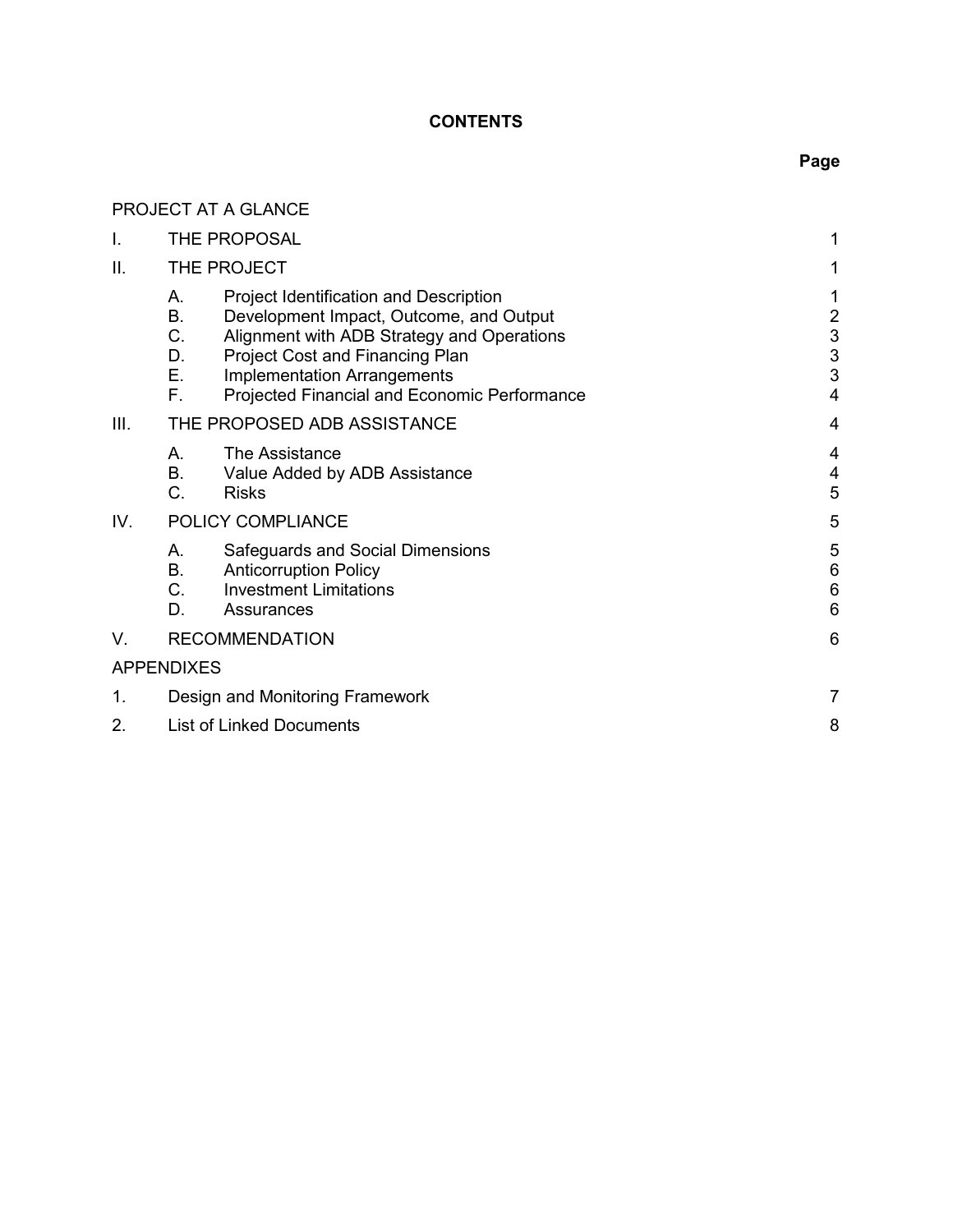# **PROJECT AT A GLANCE**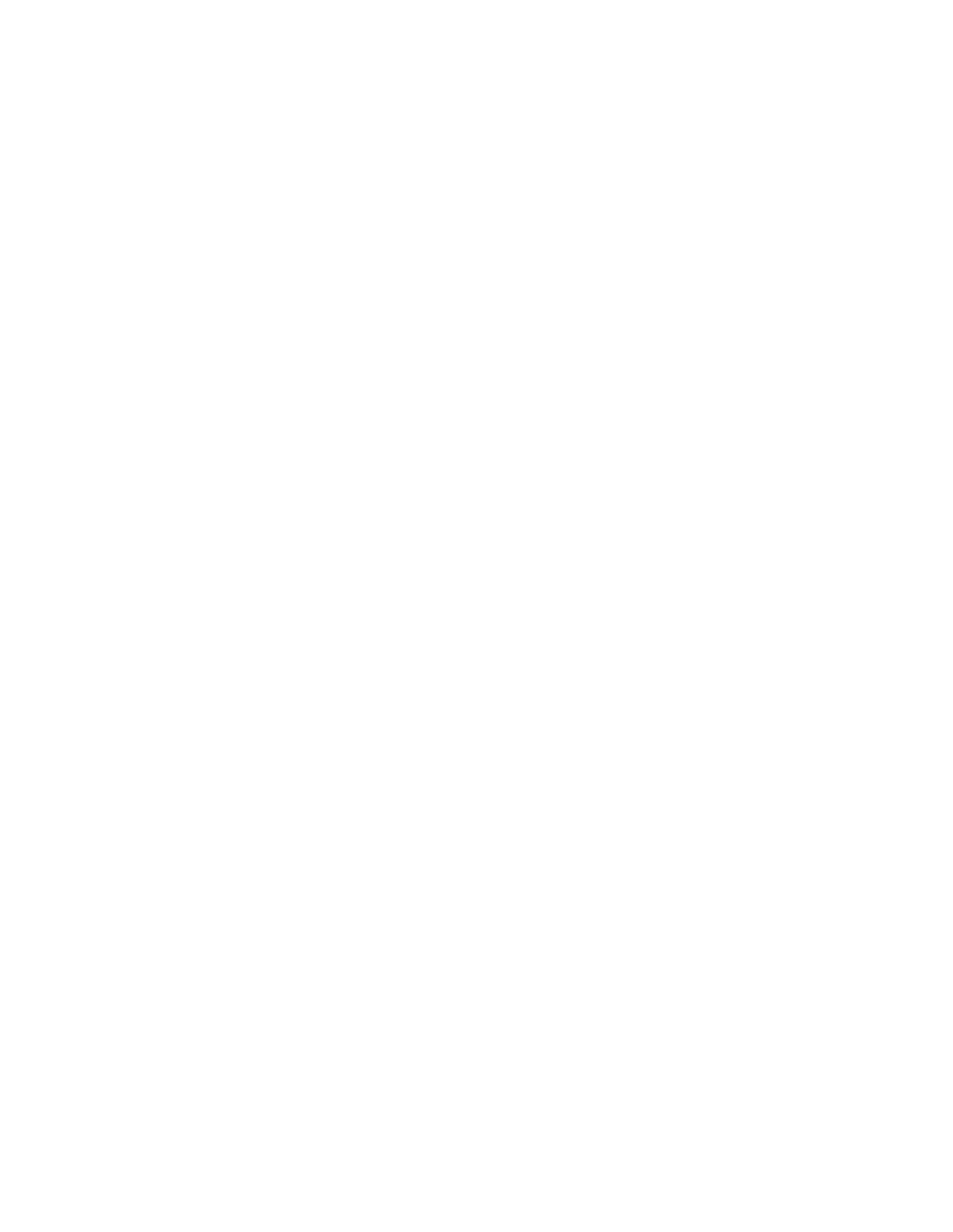# **I. THE PROPOSAL**

1. I submit for your approval the following report and recommendation on a proposed loan of up to \$50 million to Irrawaddy Towers Asset Holding (ITAH) and Irrawaddy Green Towers (IGT) for the Telecommunication Towers Infrastructure Project in Myanmar.<sup>1</sup>

## **II. THE PROJECT**

## **A. Project Identification and Description**

## **1. Project Identification**

2. Universal access to information and communication technology (ICT) is essential in fostering a country's socioeconomic growth by improving business opportunities and trade facilitation; reducing urban–rural and gender gaps; and enhancing the delivery of public services such as health, education, and security. After decades of isolation, Myanmar remains one of the poorest and least-connected countries in Southeast Asia. The lack of investment in ICT infrastructure is apparent in the low penetration level of telecommunication services. Because of the lack of investment and competition, the cost of having a mobile connection was prohibitively expensive for the average citizen. Further, although the largest share of the population lives in rural areas, the coverage was biased towards larger cities. A digital gender gap also exists in terms of access and usage of mobile phones and internet services. This disparity denies women the significant benefits and opportunities from participating in today's global information society. As part of its wide-ranging reforms, the Government of Myanmar has prioritized the availability, affordability, and quality of basic ICT infrastructure throughout the country to support inclusive socioeconomic growth and poverty reduction.

3. With assistance provided by the World Bank, the government has embarked on significant ICT sector reforms, including organizational restructuring of the incumbent operator and regulator, introduction of competition, and opening up of the sector to foreign investment. In February 2014, following one of the most competitive international tenders with more than 90 applicants, the government awarded telecommunication operating and associated spectrum licenses to Qatar's Ooredoo Group and Norway's Telenor Group. Since then, the telecommunication sector in Myanmar has undergone a transformation.

#### CONFIDENTIAL INFORMATION DELETED

4. Myanmar has four major players in the tower market.

## CONFIDENTIAL INFORMATION DELETED

IGT is the market leader, having commissioned more than 2,000 towers by the end of the first quarter of 2016. IGT is also the first independent tower company to receive orders from both international operators.

5. The Asian Development Bank (ADB) and the International Finance Corporation identified the opportunity to provide financial assistance to help IGT roll out up to 5,000 towers

 $\frac{1}{1}$  The design and monitoring framework is in Appendix 1.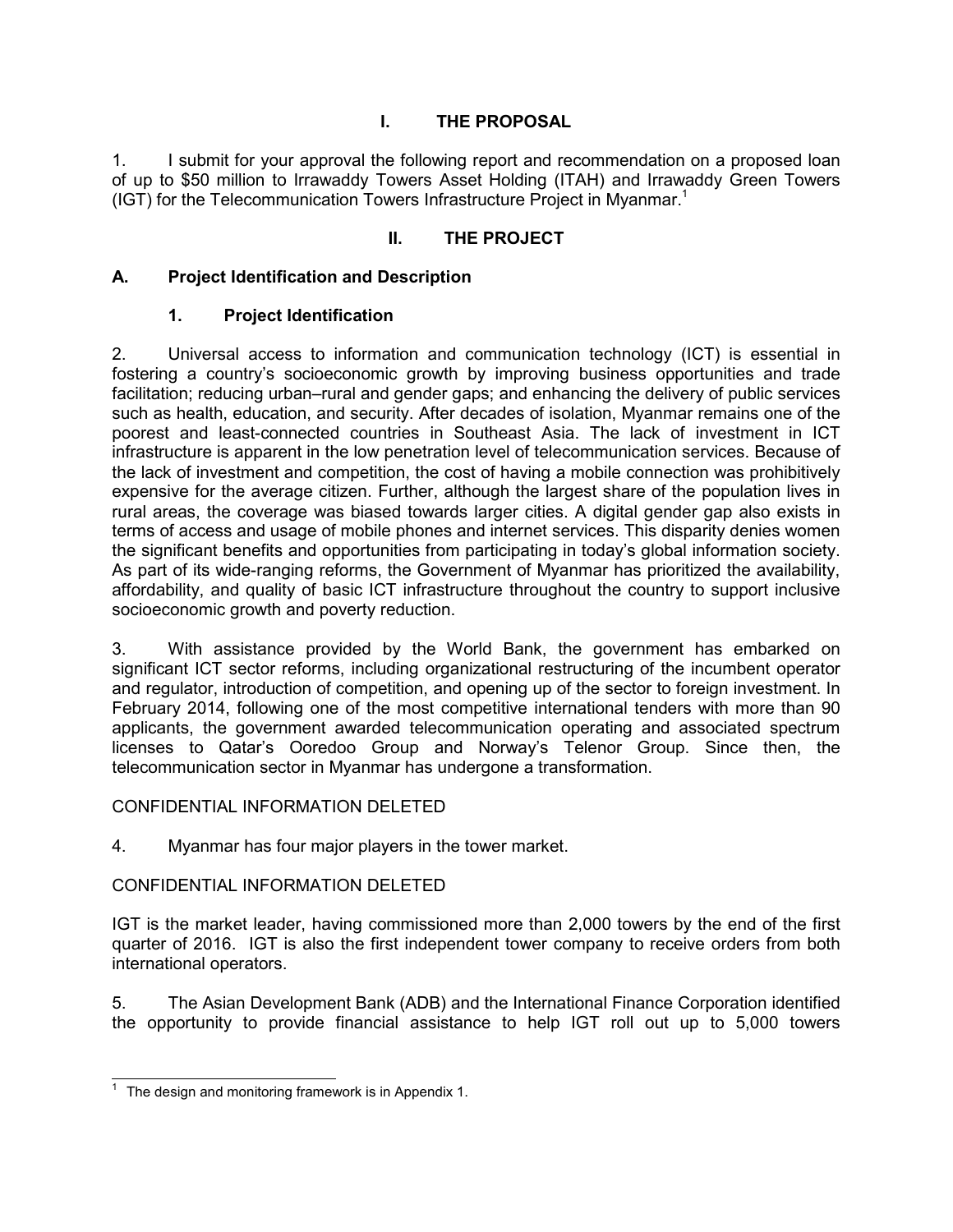nationwide. These towers are essential in enabling telecommunication operators to provide a full range of mobile and data services in Myanmar.

## **2. Project Design**

6. The project consists of rollout of up to 5,000 towers nationwide that are essential in enabling telecommunication operators to provide a full range of mobile and data services in Myanmar.

#### CONFIDENTIAL INFORMATION DELETED

By supporting IGT's rollout of tower infrastructure, the project will help expand telecommunication services available to the public at affordable prices in both rural and urban areas of Myanmar.

#### CONFIDENTIAL INFORMATION DELETED

#### **3. The Borrowers and Sponsors**

7. The borrowers will be ITAH, a company incorporated under the laws of Singapore, and its subsidiary IGT, a company incorporated under the laws of Myanmar, on a joint and several basis. ITAH is a joint venture between M1 Group Limited and Alcazar Projects Limited; ITAH in turn owns 100% of IGT. IGT is the largest tower company in Myanmar with over 2,000 towers commissioned by the end of the first quarter of 2016.

#### CONFIDENTIAL INFORMATION DELETED

8. M1 Group Limited, registered in Dubai International Financial Center, is a holding company with interests in telecommunication, real estate, aviation, retail, energy, and transportation.

#### CONFIDENTIAL INFORMATION DELETED

9. Alcazar Projects Limited, registered in the Cayman Islands and wholly owned by the family of Maroun Semaan, was established to develop and invest in the tower business in Myanmar.

CONFIDENTIAL INFORMATION DELETED

#### **B. Development Impact, Outcome, and Output**

10. **Impact.** The impact of the project will facilitate inclusive growth and poverty reduction through the development of required ICT infrastructure in Myanmar. The project will provide wider coverage and improve connectivity nationwide to help boost Myanmar's competiveness and broaden access to opportunities and services. Scaling up investments in telecommunication infrastructure will (i) improve access to domestic and regional markets, (ii) attract private investment, (iii) reduce urban–rural development gaps, and (iv) help Myanmar reap the full potential gains from regional connectivity and integration.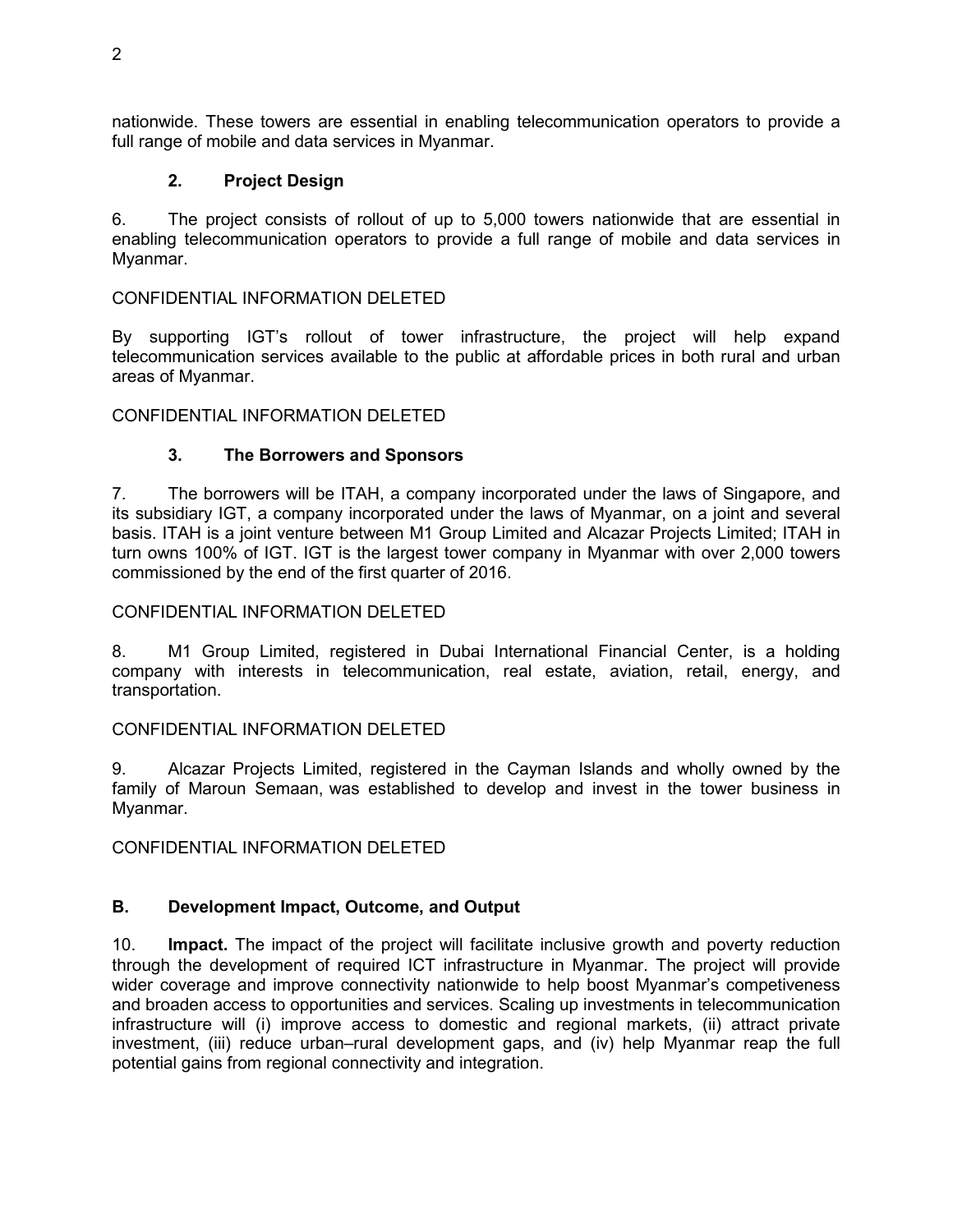11. **Outcome.** The outcome will be increased private sector provision of affordable mobile telecommunication services in Myanmar.

12. **Output.** The output will be the successful rollout of up to 5,000 telecommunication towers nationwide in Myanmar.

# **C. Alignment with ADB Strategy and Operations**

13. **Consistency with Strategy 2020.** ADB's assistance for the project is aligned with ADB's Midterm Review of Strategy 2020.<sup>2</sup> The review reaffirmed ADB's support under Strategy 2020 for infrastructure as one of the five core areas to improve and maximize development impact. The midterm review also supported a larger role for private sector financing of infrastructure, investment in communication connectivity, and inclusive growth, especially for rural areas.

14. **Consistency with country strategy.** The project is aligned with ADB's interim country partnership strategy for Myanmar, 2012–2014, which has been extended through to 2016, and ADB's country operations business plan, 2016–2018. The project (i) addresses the critical shortage of connectivity, promotes access to markets and basic social services, (ii) improves rural infrastructure to boost productivity and incomes, (iii) lowers transaction costs, (iv) enhances opportunities for domestic and cross-border trade and investment, and (v) improves access to reliable and sustainable utility services. $3$ 

# **D. Project Cost and Financing Plan**

CONFIDENTIAL INFORMATION DELETED

## **E. Implementation Arrangements**

22. Table 5 summarizes the implementation arrangements.<sup>4</sup>

| <b>Aspects</b> | <b>Arrangements</b>                                                                                                                                                                                                                                                                      |  |  |
|----------------|------------------------------------------------------------------------------------------------------------------------------------------------------------------------------------------------------------------------------------------------------------------------------------------|--|--|
| Regulatory     | A new Telecommunication Law was passed in October 2013, which fulfills the basic                                                                                                                                                                                                         |  |  |
| framework      | elements of a liberalized telecommunication regulatory framework set out by the World                                                                                                                                                                                                    |  |  |
|                | Trade Organization. The Ministry of Transport and Communications has corporatized the                                                                                                                                                                                                    |  |  |
|                | state-owned telecommunication operator, Myanma Posts and Telecommunications, into a                                                                                                                                                                                                      |  |  |
|                | commercial entity. A fourth telecommunication operator license was awarded in March 2016                                                                                                                                                                                                 |  |  |
|                | to a joint venture between 12 local entities and Viettel, a telecommunication operator from                                                                                                                                                                                              |  |  |
|                | Viet Nam. Viettel will own up to 49% of the joint venture.                                                                                                                                                                                                                               |  |  |
| Management     | The project is managed by a joint venture between M1 Group and Alcazar Projects. IGT has<br>a track record of successful operation in Myanmar with more than 2,000 towers<br>commissioned by the end of the first quarter of 2016, becoming the largest tower company<br>in the country. |  |  |
|                | CONFIDENTIAL INFORMATION DELETED                                                                                                                                                                                                                                                         |  |  |
| Implementation | CONFIDENTIAL INFORMATION DELETED                                                                                                                                                                                                                                                         |  |  |

## **Table 5: Summary of Implementation Arrangements**

<u>2</u><br>2 ADB. 2014. Midterm Review of Strategy 2020: Meeting the Challenges of a Transforming Asia and Pacific. Manila.<br>3 ADB. 2012. Interim Country Pertecephin, Strategy: Myonmer, 2012, 2014. Manilau and ADB. 2015. Countri

 ADB. 2012. *Interim Country Partnership Strategy: Myanmar, 2012–2014.* Manila; and ADB. 2015. *Country Operations Business Plan, 2016–2018.* Manila.

<sup>4</sup> Details of Implementation Arrangements (accessible from the list of linked documents in Appendix 2).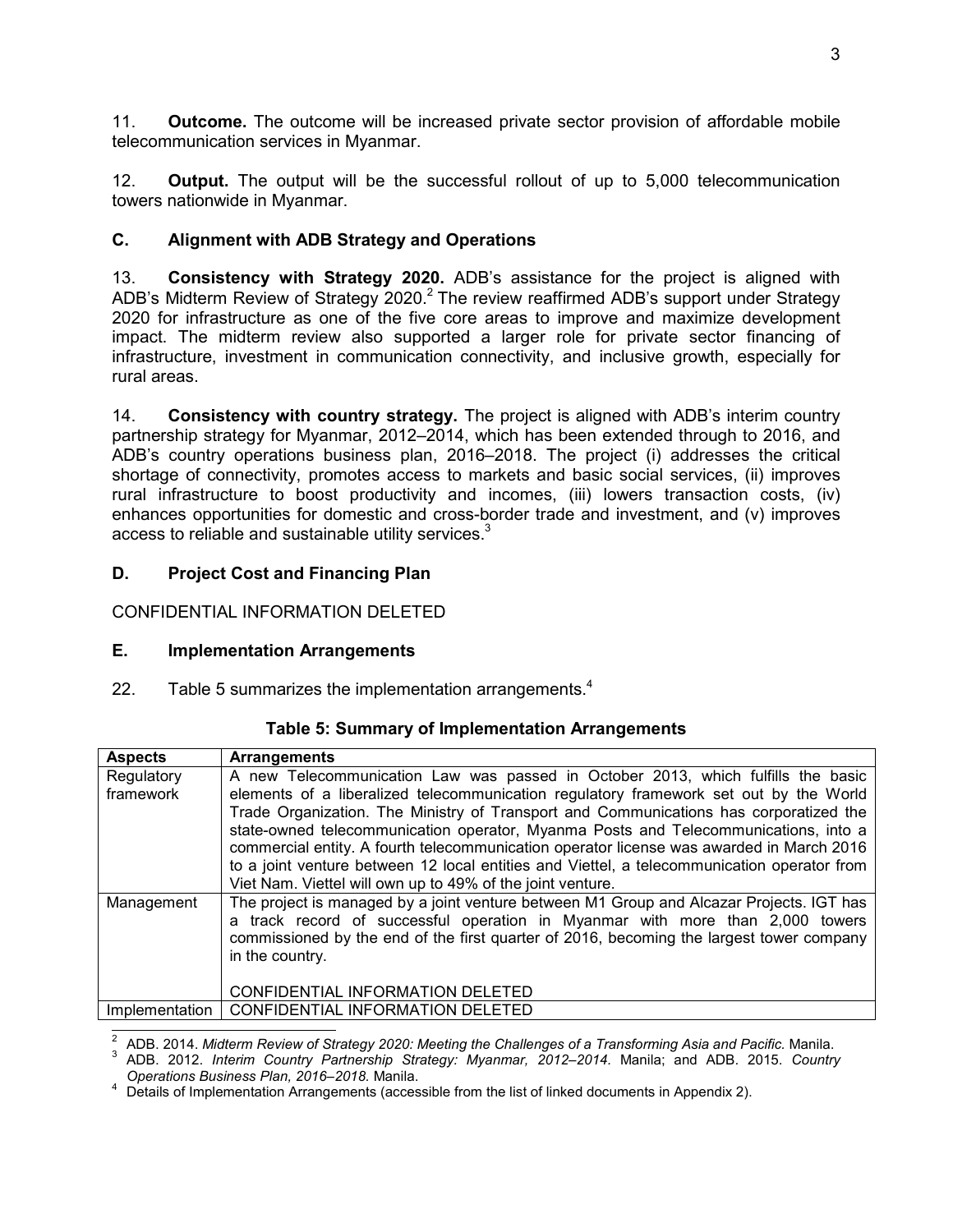| <b>Aspects</b>          | <b>Arrangements</b>                                                                                                                                                                                                                                              |
|-------------------------|------------------------------------------------------------------------------------------------------------------------------------------------------------------------------------------------------------------------------------------------------------------|
| period                  |                                                                                                                                                                                                                                                                  |
| Tower rollout           | The project involves the deployment of up to 5,000 towers across the second-largest country<br>in Southeast Asia by land size. Construction of telecommunication towers consists of three<br>main parts: civil works, tower infrastructure, and power solutions. |
|                         | CONFIDENTIAL INFORMATION DELETED                                                                                                                                                                                                                                 |
|                         | In commissioning more than 2,000 towers by the end of the first quarter of 2016, IGT built up<br>a strong network of suppliers across the value chain that will enable it to roll out new towers<br>rapidly in a cost-effective manner.                          |
| Operations arrangements |                                                                                                                                                                                                                                                                  |
| Revenue<br>structure    | CONFIDENTIAL INFORMATION DELETED                                                                                                                                                                                                                                 |
| Major cost<br>structure | Major costs include O&M costs related to maintenance and repair of the towers, fuel<br>delivery, and site leases.                                                                                                                                                |
|                         | CONFIDENTIAL INFORMATION DELETED                                                                                                                                                                                                                                 |
| Performance             | The borrowers will submit quarterly unaudited financial statements and annual audited                                                                                                                                                                            |
| monitoring              | financial statements on a consolidated basis.<br>$ICT = [rrouodd]$ $C_{\text{recon}}$ $Touers$ $\bigcap 0M =$ anaration and maintenance                                                                                                                          |

IGT = Irrawaddy Green Towers, O&M = operation and maintenance. Sources: Asian Development Bank and Irrawaddy Green Towers.

## **F. Projected Financial and Economic Performance**

## CONFIDENTIAL INFORMATION DELETED

## **III. THE PROPOSED ADB ASSISTANCE**

#### **A. The Assistance**

CONFIDENTIAL INFORMATION DELETED

#### **B. Value Added by ADB Assistance**

25. ADB's assistance will support the government's reforms and the country's overall transformation into a more liberalized economy by providing financial assistance to the country's leading tower company to roll out essential infrastructure. Multilateral support is needed because of the capital intensive nature of constructing telecommunication towers and the lack of international banks willing to lend into Myanmar.

26. ADB's substantial participation will have strong demonstration impact to multinational and international financiers that infrastructure investments led by the private sector can be undertaken successfully and sustained in Myanmar in sectors that implement sound legal and regulatory frameworks and/or are founded on the principles of transparency and market competition, and will catalyze private sector investment into the telecommunication sector in Myanmar.

#### CONFIDENTIAL INFORMATION DELETED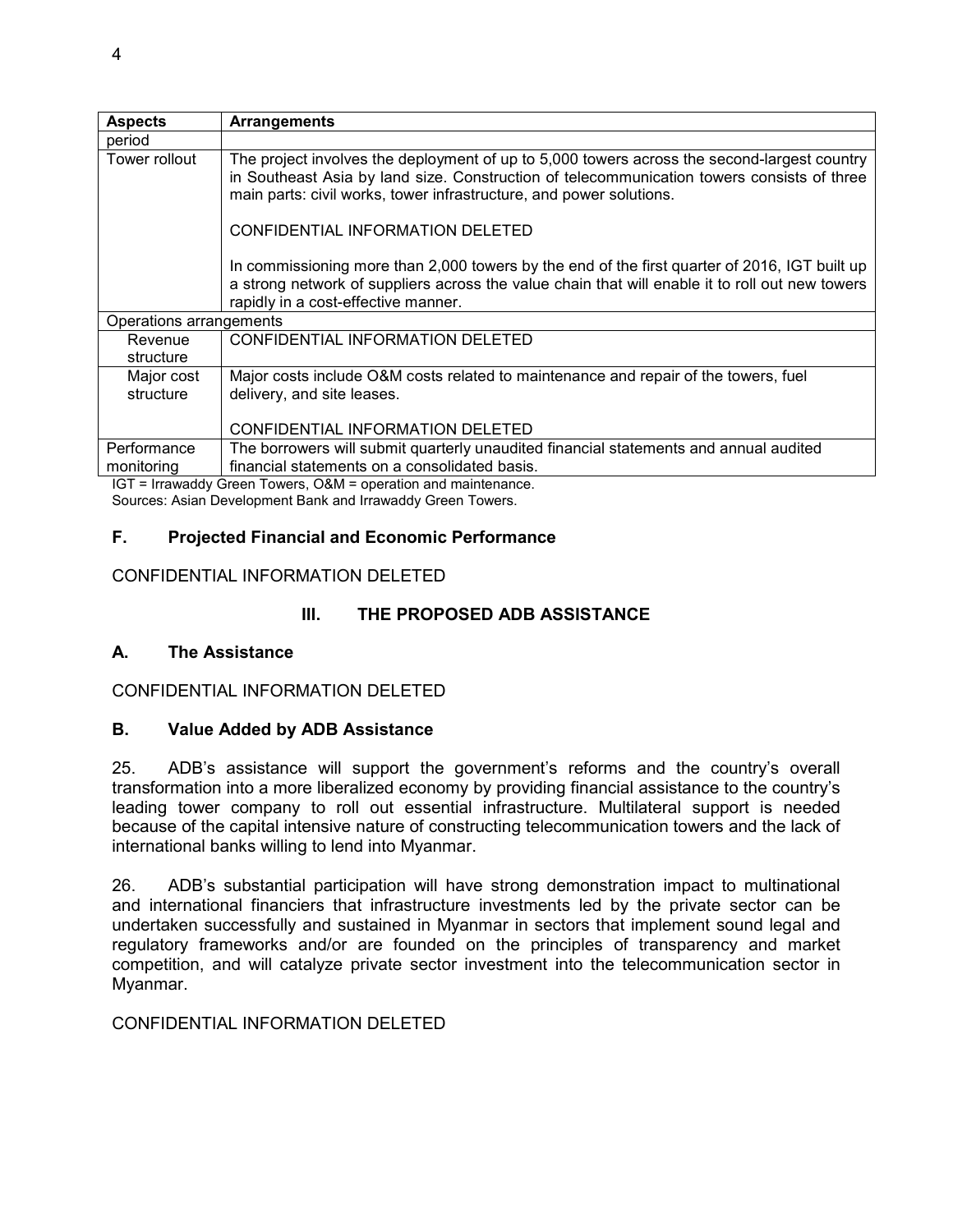27. Through the administration of technical assistance Renewable Energy for Nationwide Telecommunications Project, ADB will provide guidance on the many challenges of telecommunication tower rollout in Myanmar, such as electricity shortages.<sup>5</sup> This will help tower companies and other industry stakeholders reduce reliance on diesel generation by adopting renewable energy technology, and strengthen environmental and social regulation through application of ADB's Safeguard Policy Statement (2009) and promotion of best practices.

## **C. Risks**

CONFIDENTIAL INFORMATION DELETED

## **IV. POLICY COMPLIANCE**

#### **A. Safeguards and Social Dimensions**

33. The project is classified category B for the environment and category C for involuntary resettlement and indigenous peoples impacts, pursuant to ADB's Safeguard Policy Statement. The potential environmental and social impacts of the borrowers' tower rollout have been identified and effective measures to avoid, minimize, mitigate, and compensate for the adverse impacts will be incorporated in the environmental and social management system.

#### CONFIDENTIAL INFORMATION DELETED

34. IGT applies environmental and social site selection criteria to avoid ecologically sensitive habitats, legally protected areas, cultural heritage sites, and lands with traditional or customary rights. All necessary government permits and approvals are secured before tower erection, accompanied by neighbors' consent and a letter of support from the community as proof of social acceptability. Information disclosure and consultations will be carried out in accordance with ADB's Safeguard Policy Statement requirements.

35. Involuntary resettlement and land acquisition impacts are not triggered as all sites for IGT's facilities will be on leased lands, and all negotiations for the leasing of private lands are done on commercially acceptable terms. Although Myanmar has various ethnic groups across the country, the construction and operation of the telecommunication towers are not expected to result in the transformation, encroachment, or degradation of indigenous community lands.

36. IGT's human resources policy and procedures contain nondiscrimination and equal opportunity conditions to avoid bias based on gender, health, disability, race, or religion. Compensation, disciplinary, and grievance procedures for IGT's employees are also included. IGT requires its contractors to comply with national labor laws and prevent the use of underage labor by construction contractors and their subcontractors. The environmental and social compliance audit recommends the development of procedures to monitor work practices of IGT and its contractors, consistent with the requirements of ADB's Social Protection Strategy.<sup>6</sup>

 $\overline{\phantom{a}}$ 5 ADB. 2015. *Technical Assistance to the Republic of the Union of Myanmar for the Renewable Energy for Nationwide Telecommunications Project.* Manila.

<sup>6</sup> ADB. 2003. *Social Protection Strategy.* Manila (adopted in 2001).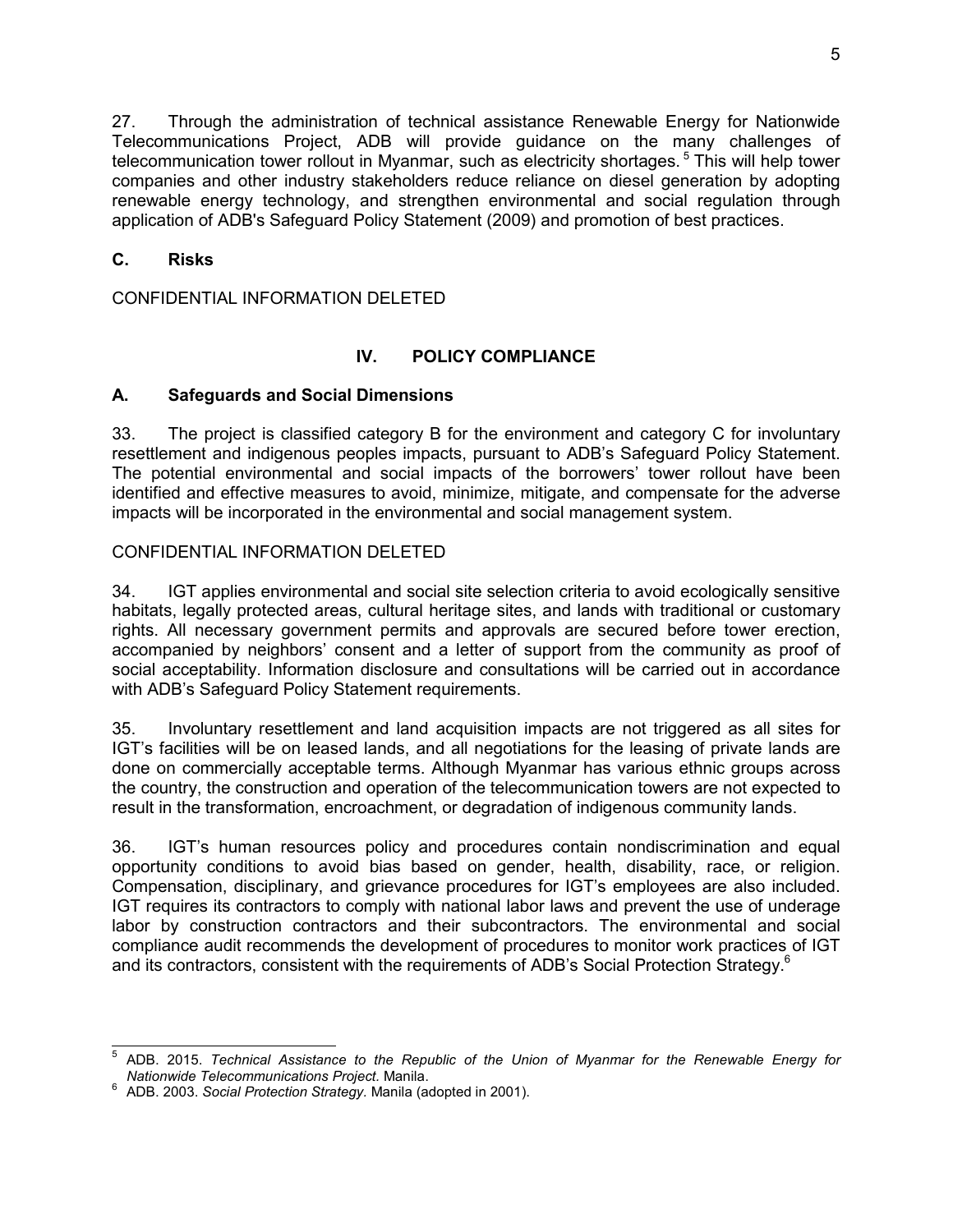## **B. Anticorruption Policy**

37. ITAH and IGT were advised of ADB's policy of implementing best international practice relating to combating corruption, money laundering, and the financing of terrorism. ADB will ensure that the investment documentation includes appropriate provisions prohibiting corruption, money laundering, and the financing of terrorism, and remedies for ADB in the event of noncompliance.

## **C. Investment Limitations**

CONFIDENTIAL INFORMATION DELETED

## **D. Assurances**

39. Consistent with the Agreement Establishing the Asian Development Bank (the Charter).<sup>7</sup> ADB will proceed with the proposed assistance upon establishing that the Government of Myanmar has no objection to the proposed assistance to ITAH and IGT. ADB will enter into suitable finance documentation, in form and substance satisfactory to ADB, following approval of the proposed assistance by the ADB Board of Directors.

## **V. RECOMMENDATION**

40. I am satisfied that the proposed loan would comply with the Articles of Agreement of the Asian Development Bank (ADB) and, acting in the absence of the President, under the provisions of Article 35.1 of the Articles of Agreement of ADB, I recommend that the Board approve the loan of up to \$50,000,000 to Irrawaddy Towers Asset Holding and Irrawaddy Green Towers for the Telecommunication Towers Infrastructure Project in Myanmar from ADB's ordinary capital resources, with such terms and conditions as are substantially in accordance with those set forth in this report, and as may be reported to the Board.

> Stephen P. Groff Vice-President

6 October 2016

 7 ADB. 1966. *Agreement Establishing the Asian Development Bank.* Manila.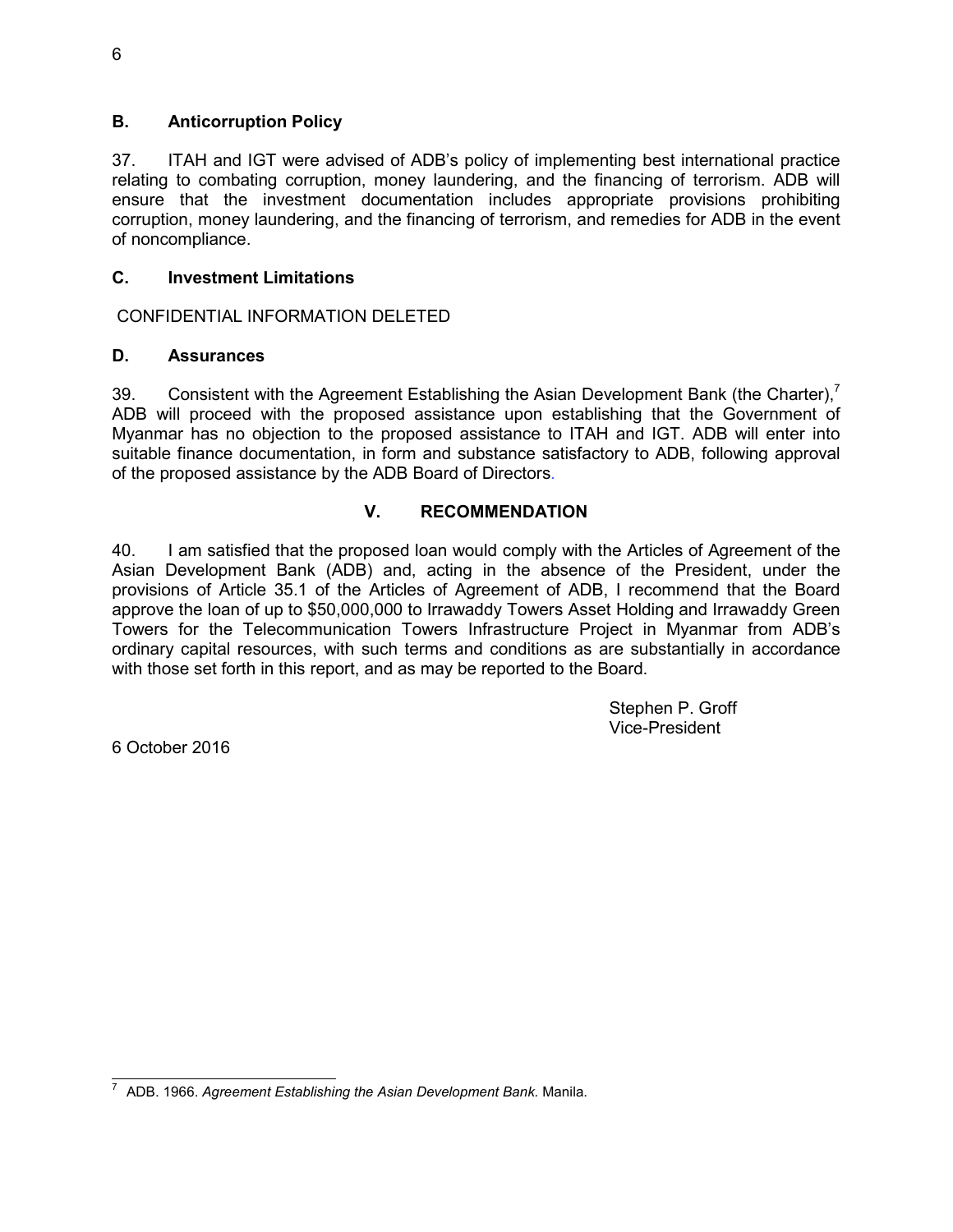#### **DESIGN AND MONITORING FRAMEWORK**

#### **Impact the Project is Aligned With**

Inclusive growth and poverty reduction facilitated through development of required information and communication technology infrastructure in Myanmar (Government of Myanmar, 2013)<sup>a</sup>

|                                                                                                                  |                                                             | <b>Data Sources and</b>                                                          |                                                                                                                                                                                                                      |
|------------------------------------------------------------------------------------------------------------------|-------------------------------------------------------------|----------------------------------------------------------------------------------|----------------------------------------------------------------------------------------------------------------------------------------------------------------------------------------------------------------------|
| <b>Results Chain</b>                                                                                             | <b>Performance Indicators with Targets</b><br>and Baselines | <b>Reporting</b><br><b>Mechanisms</b>                                            | <b>Risks</b>                                                                                                                                                                                                         |
| <b>Outcome</b><br>Private sector<br>provision of affordable<br>mobile<br>telecommunication<br>services increased | CONFIDENTIAL INFORMATION<br><b>DELETED</b>                  | a.-c. ADB's annual<br>development<br>effectiveness<br>monitoring reports         | Delay in rollout<br>because of<br>adverse<br>macroeconomic or<br>geopolitical risks                                                                                                                                  |
| Output<br>Up to 5,000<br>telecommunication<br>towers rolled out<br>nationwide                                    | CONFIDENTIAL INFORMATION<br><b>DELETED</b>                  | $1a - c$ . ADB's<br>annual<br>development<br>effectiveness<br>monitoring reports | Underdeveloped<br>transport<br>infrastructure, port<br>congestion,<br>monsoon rains,<br>land acquisition<br>through leasing,<br>and lack of<br>government<br>capacity for<br>processing permits<br>and registrations |

#### **Key Activities with Milestones**

1. Rollout up to 5,000 telecommunication towers nationwide

CONFIDENTIAL INFORMATION DELETED

#### **Inputs**

Asian Development Bank (senior loan): \$50.00 million

CONFIDENTIAL INFORMATION DELETED

#### **Assumptions for Partner Financing**

#### Not applicable

ADB = Asian Development Bank, FMO = Nederlandse Financierings-Maatschappij voor Ontwikkelingslanden N.V (Netherlands),  $Q =$  quarter.

a Ministry of Transport and Communications. 2013. *Information Memorandum (Telecommunications Operator Tender Evaluation and Selection Committee)*. Nay Pyi Taw.

Source: Asian Development Bank.